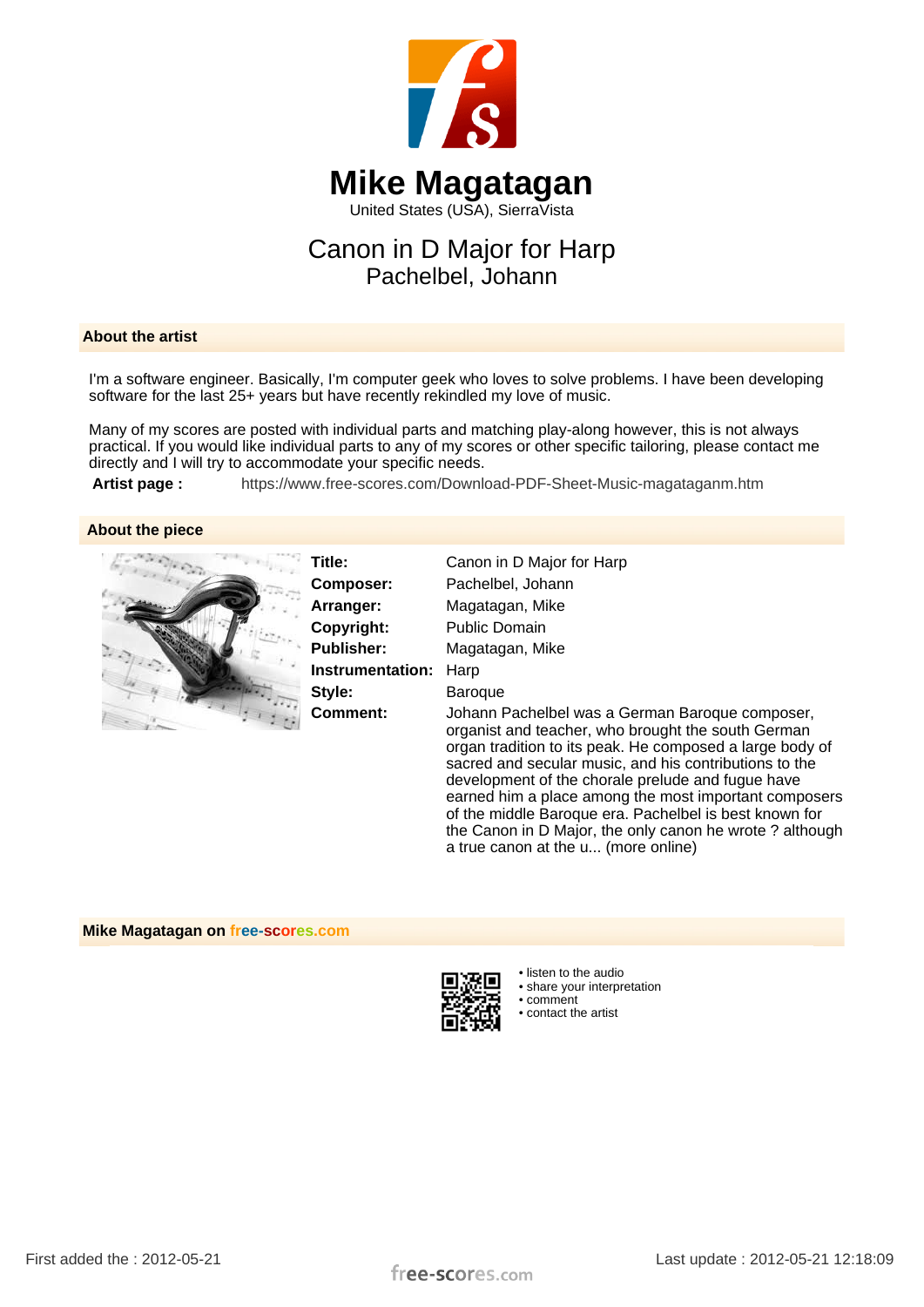

## Canon in D Major

*for Orchestral Harp*

Johann Pachelbel, ca. 1680 Arranged for Harp by Mike Magatagan 2012









Canon in D Major by Johann Pachelbel Arranged for Harp by Mike Magatagan Mike Magatagan (magataganm@cox.net or MMagatagan on http:\\www.MuseScore.com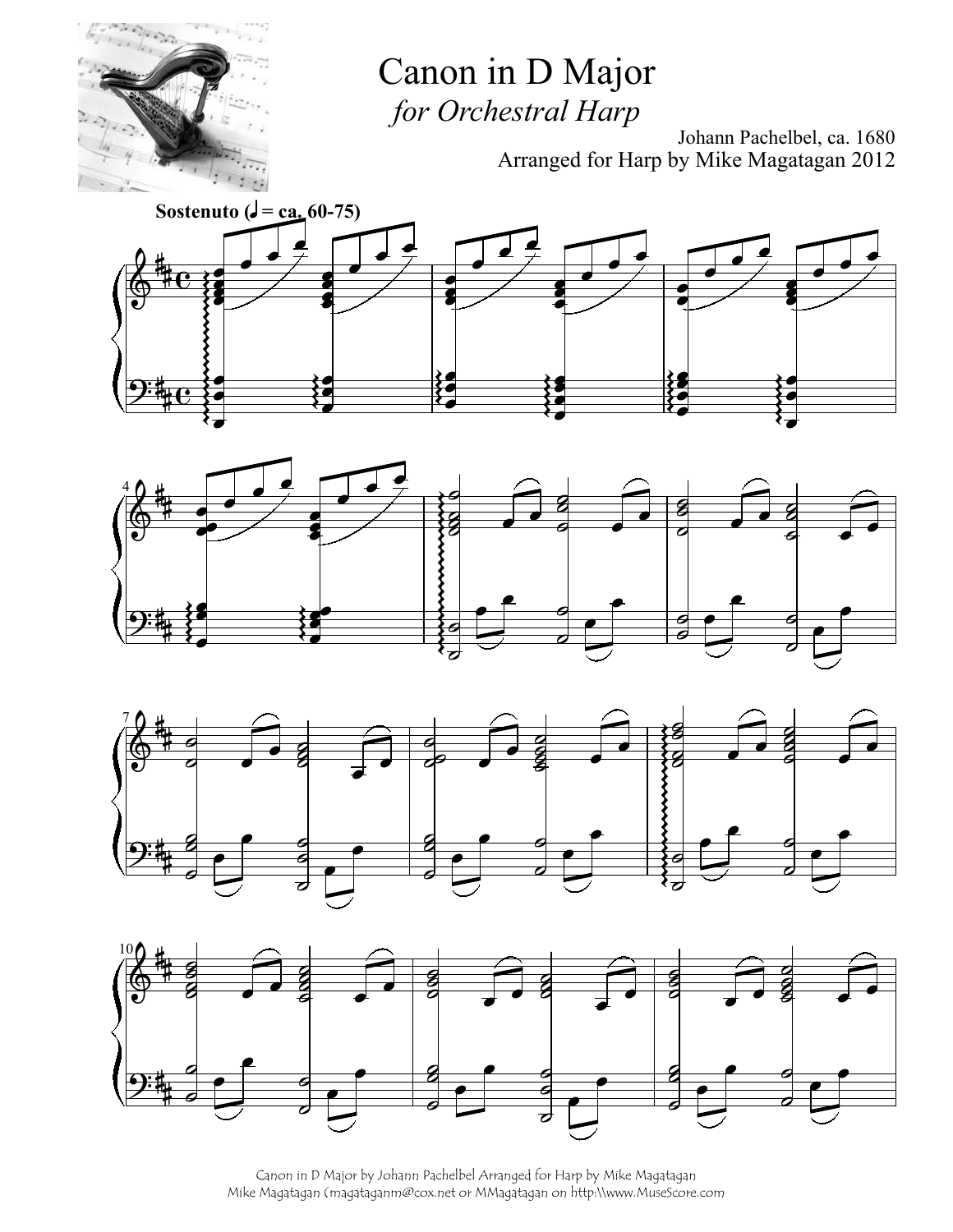







Canon in D Major by Johann Pachelbel Arranged for Harp by Mike Magatagan Mike Magatagan (magataganm@cox.net or MMagatagan on http:\\www.MuseScore.com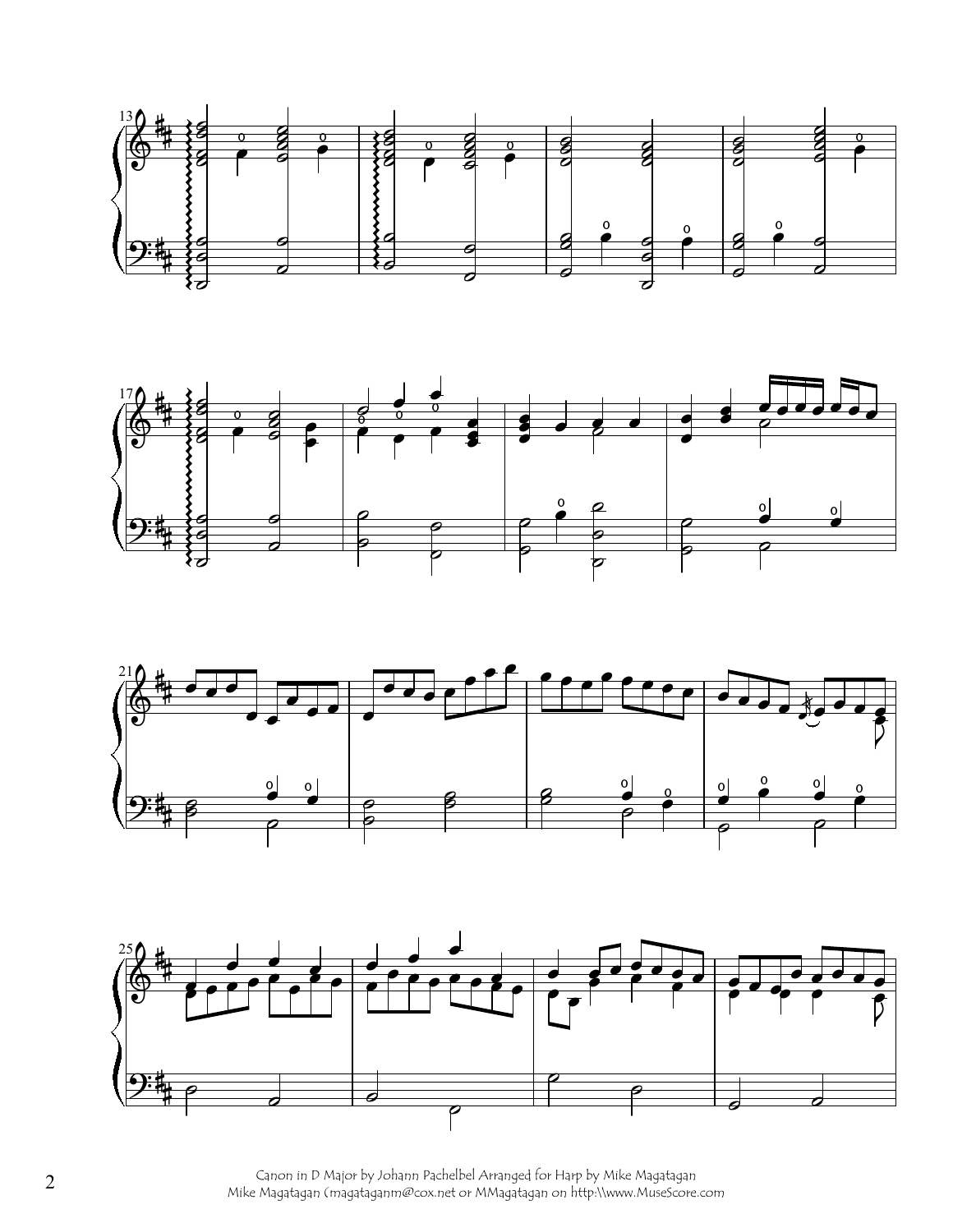







Canon in D Major by Johann Pachelbel Arranged for Harp by Mike Magatagan Mike Magatagan (magataganm@cox.net or MMagatagan on http:\\www.MuseScore.com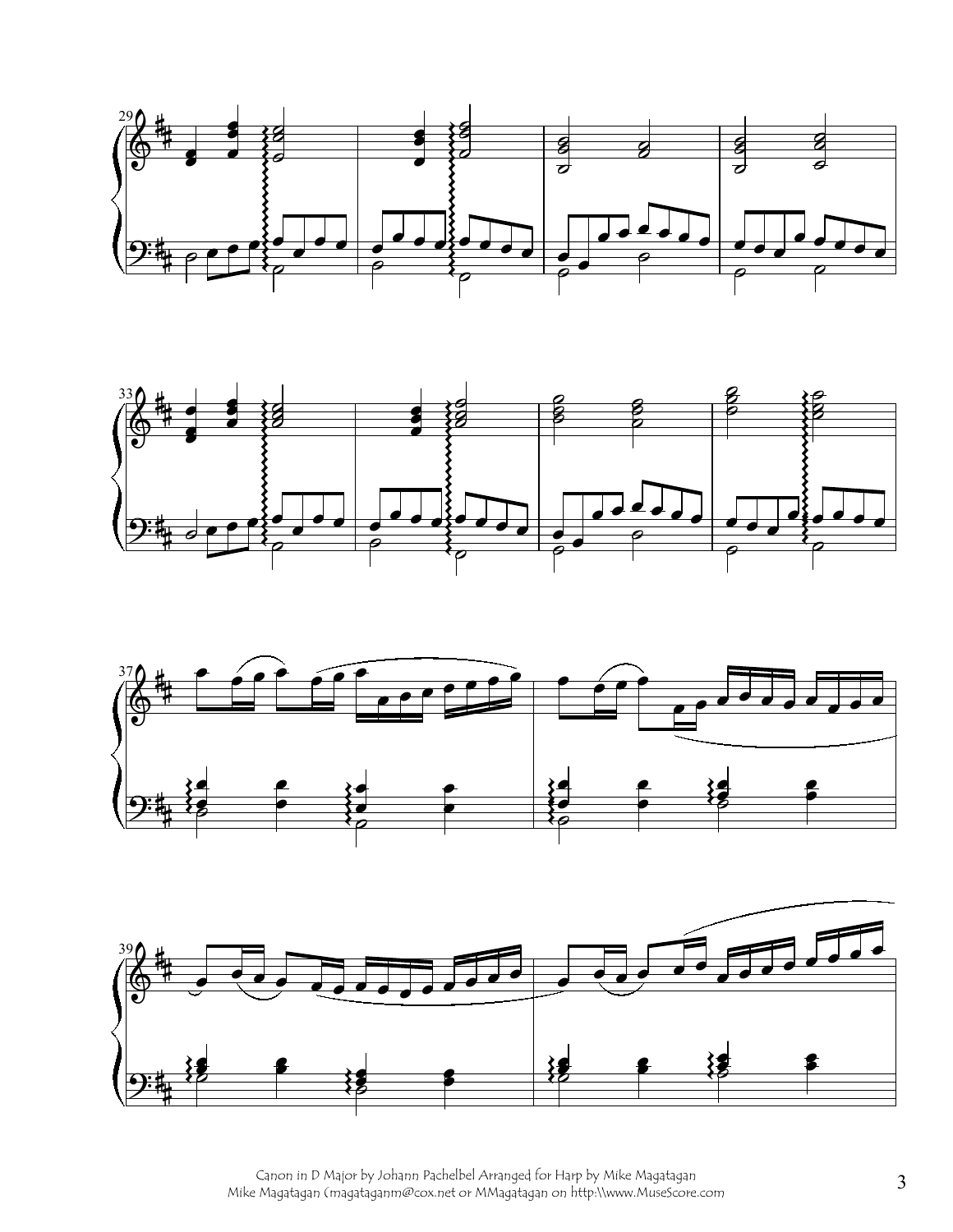







Canon in D Major by Johann Pachelbel Arranged for Harp by Mike Magatagan Mike Magatagan (magataganm@cox.net or MMagatagan on http:\\www.MuseScore.com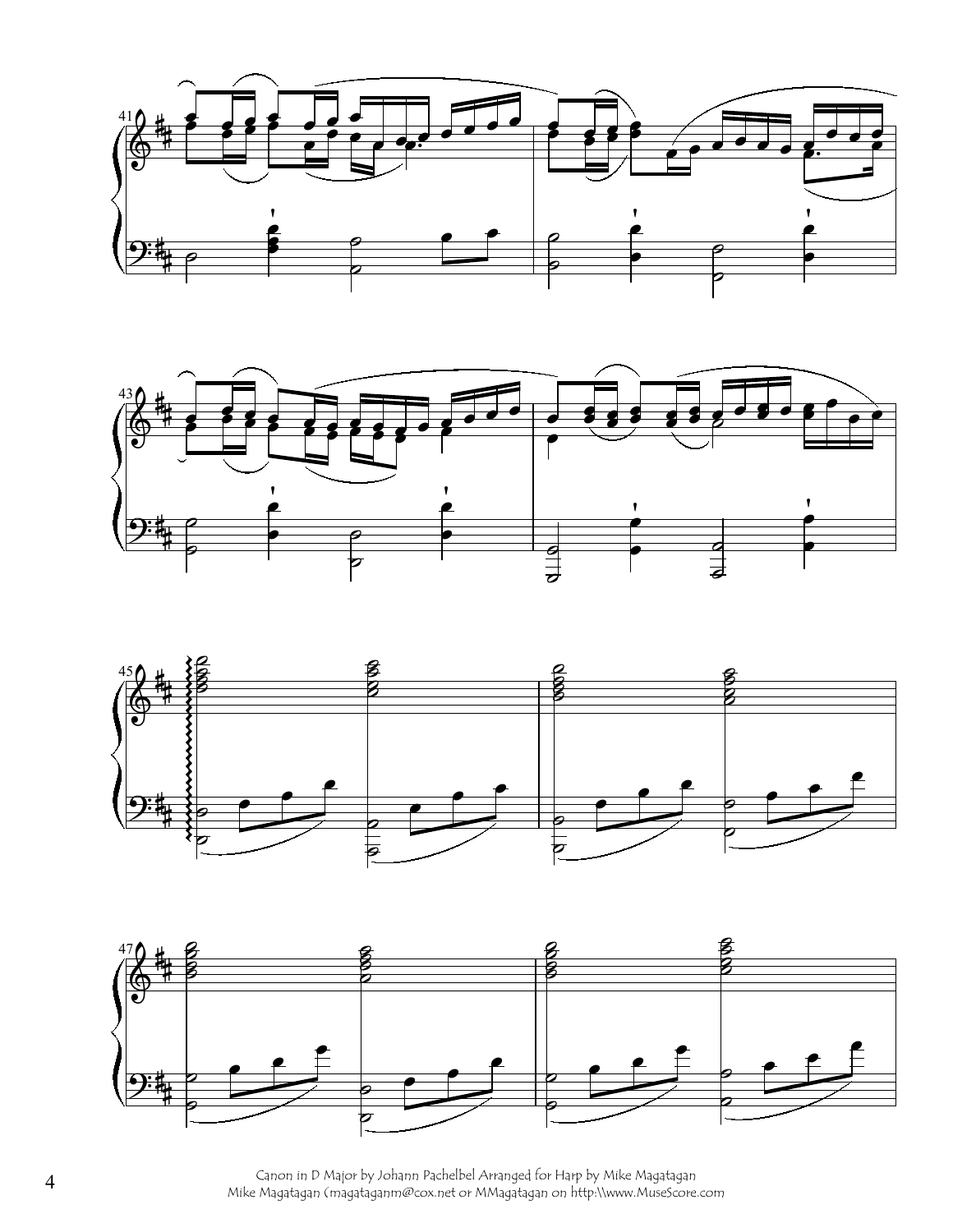







Canon in D Major by Johann Pachelbel Arranged for Harp by Mike Magatagan Mike Magatagan (magataganm@cox.net or MMagatagan on http:\\www.MuseScore.com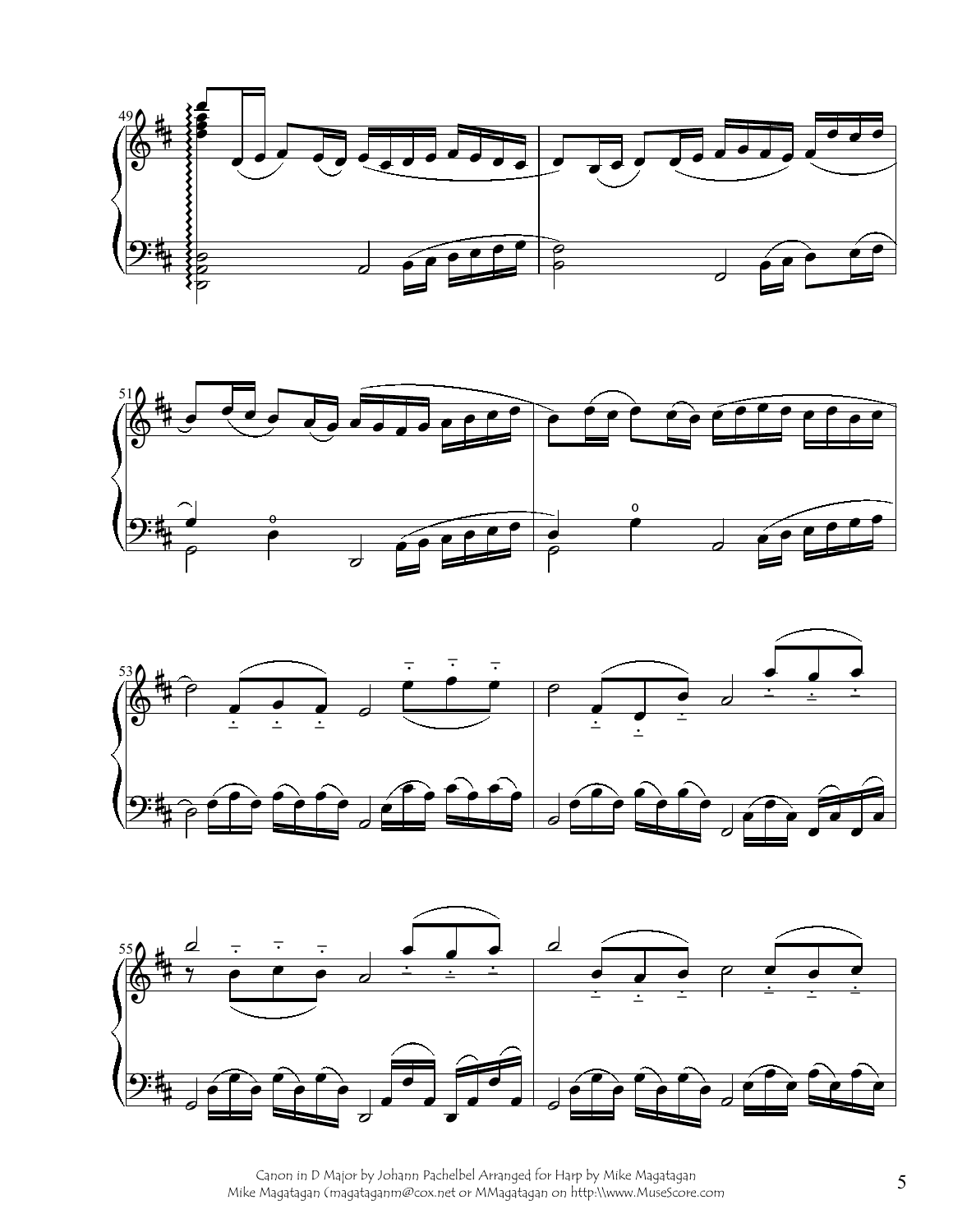







Canon in D Major by Johann Pachelbel Arranged for Harp by Mike Magatagan Mike Magatagan (magataganm@cox.net or MMagatagan on http:\\www.MuseScore.com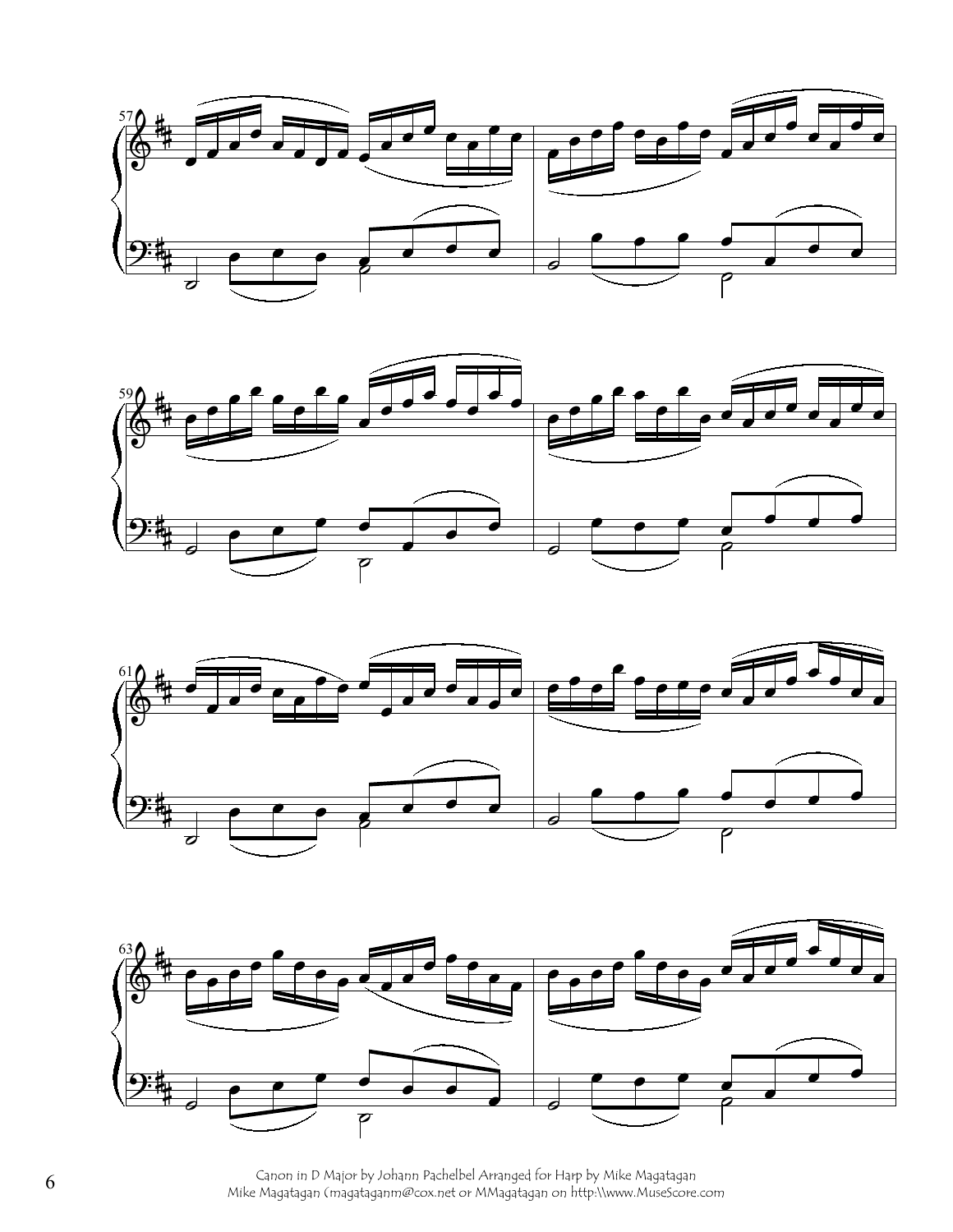







Canon in D Major by Johann Pachelbel Arranged for Harp by Mike Magatagan Mike Magatagan (magataganm@cox.net or MMagatagan on http:\\www.MuseScore.com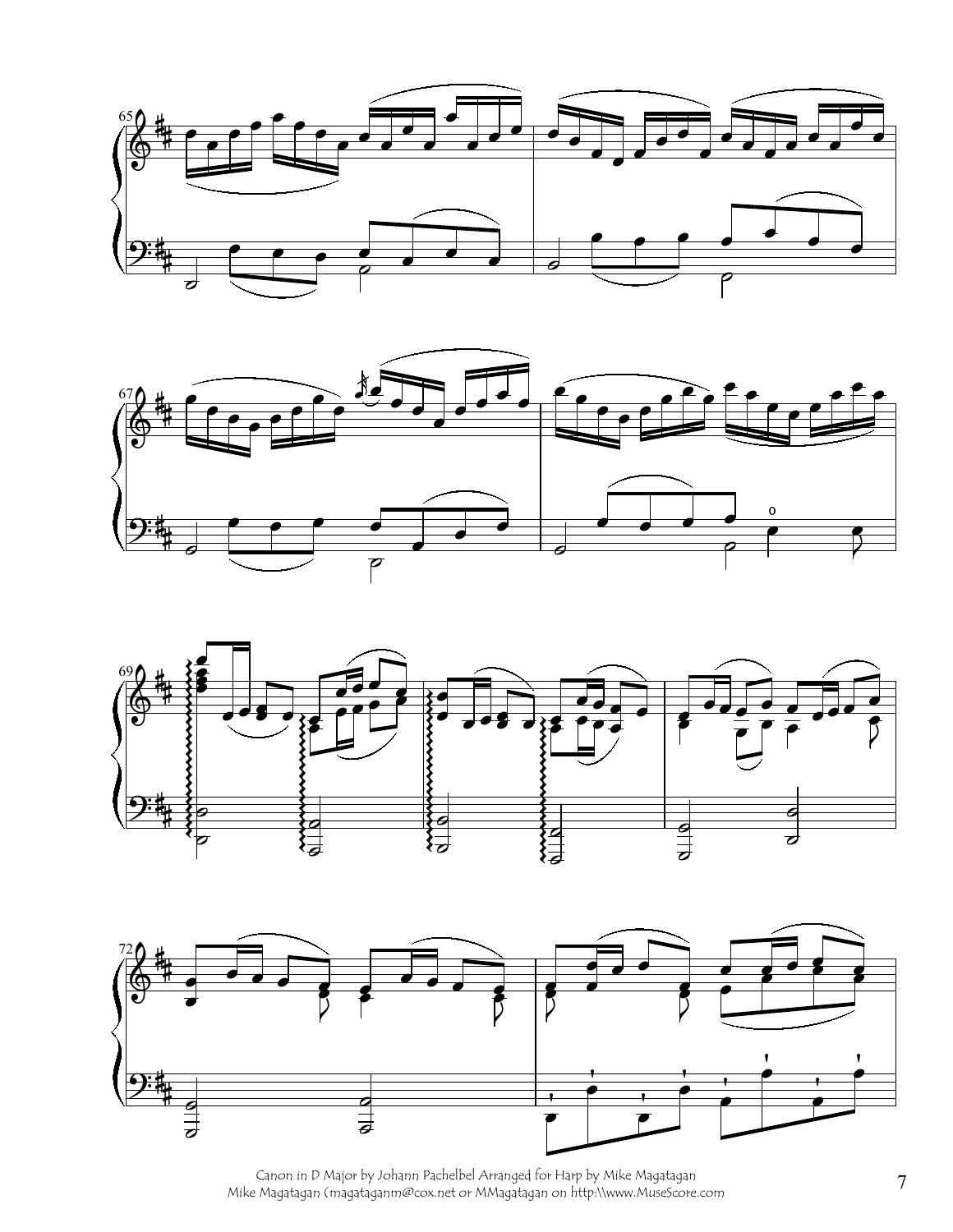







Canon in D Major by Johann Pachelbel Arranged for Harp by Mike Magatagan Mike Magatagan (magataganm@cox.net or MMagatagan on http:\\www.MuseScore.com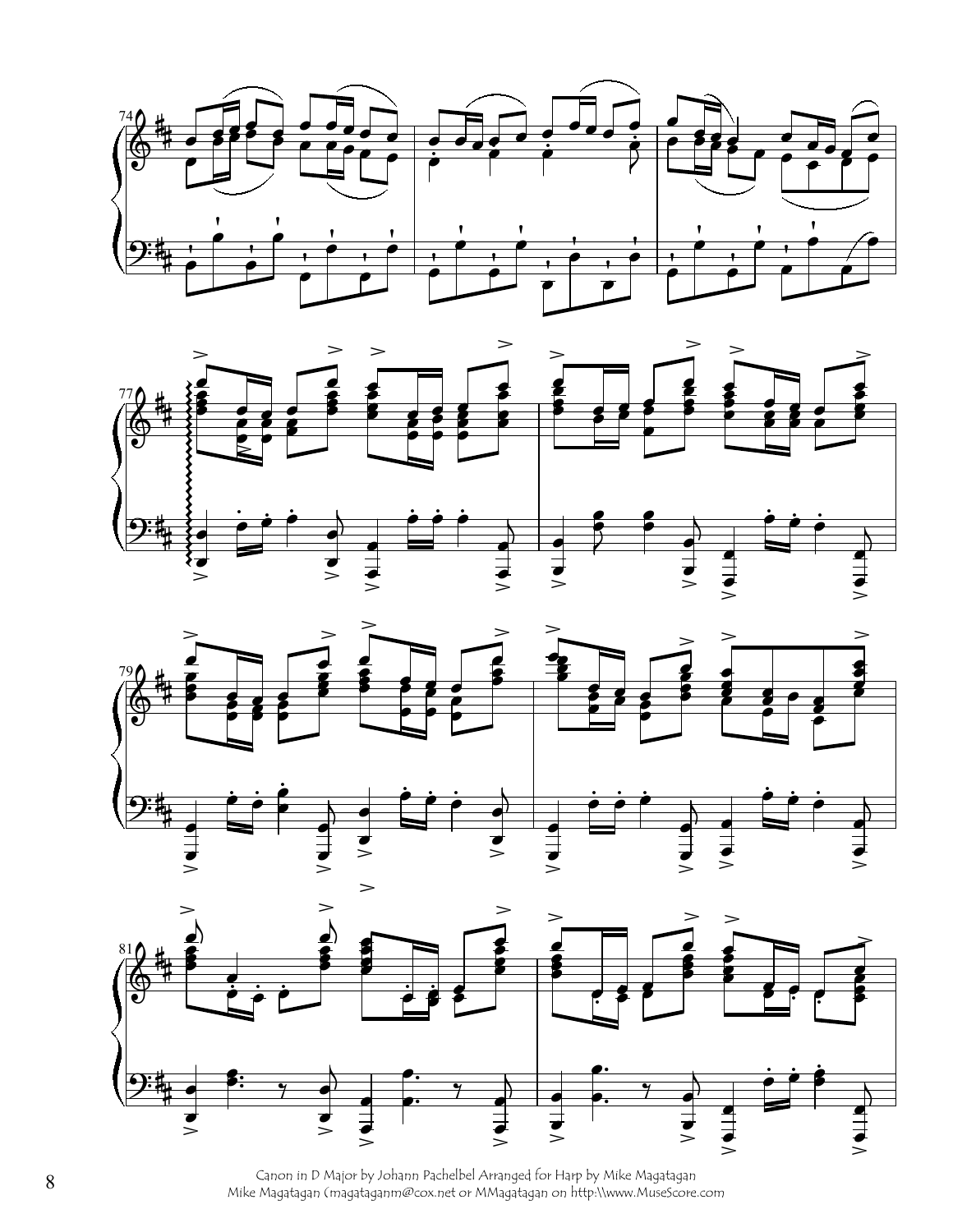







Canon in D Major by Johann Pachelbel Arranged for Harp by Mike Magatagan Mike Magatagan (magataganm@cox.net or MMagatagan on http:\\www.MuseScore.com